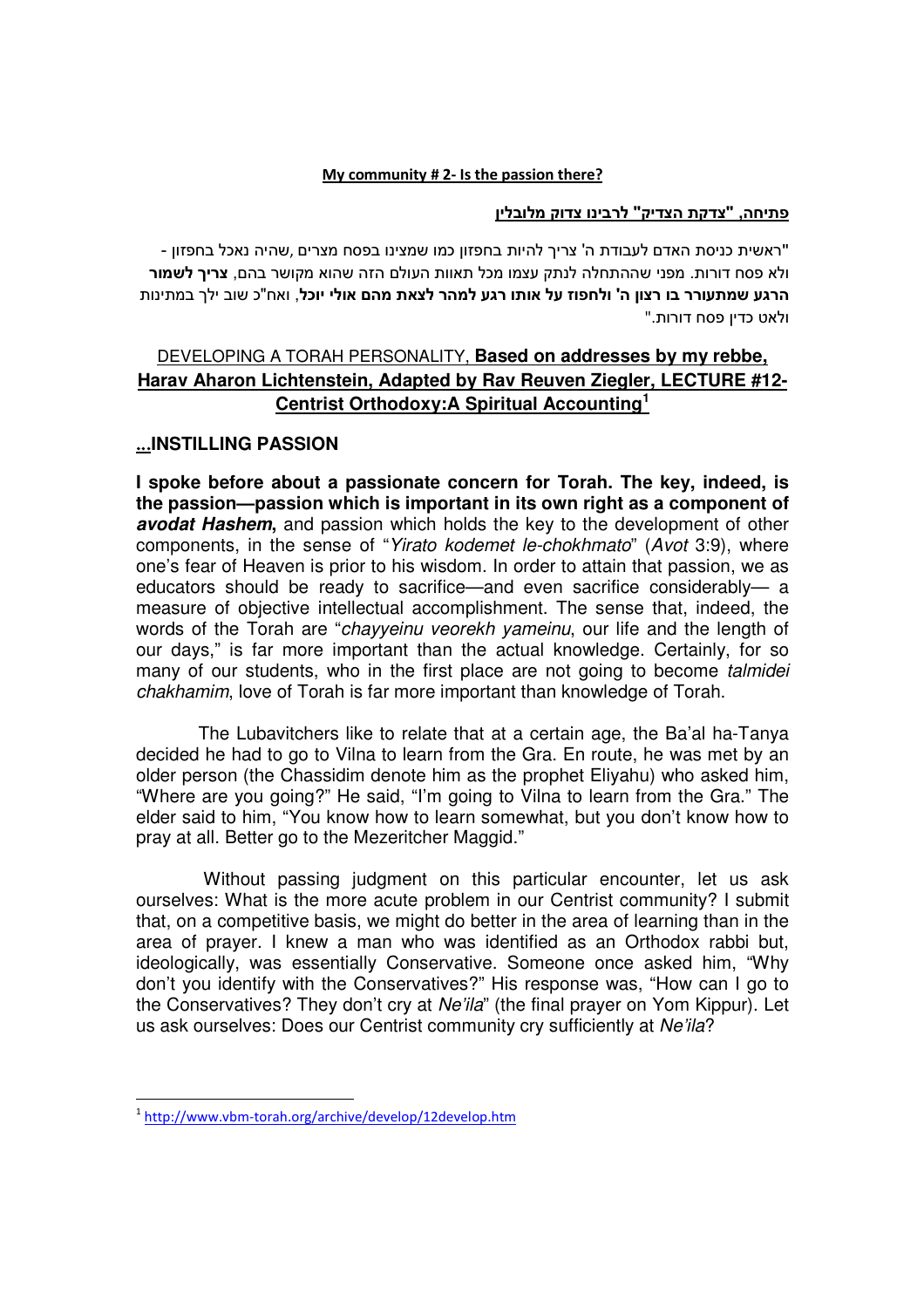It is only by instilling this kind of passion that we can avoid the lapse of Centrism into mere compromise. There are times when one must compromise, and this itself is an issue between us and the Right: How are we to gauge the qualitative as opposed to the quantitative element? They are the champions of the qualitative, shemen zayit zakh—adherents of the position which, in a magnificent sentence in his *Civil Disobedience*, Thoreau presented that, "It is not so important that many should be as good as you, as that there be some absolute goodness somewhere; for that will leaven the whole lump." We have a much greater commitment to the quantitative element, to reaching large segments of the community, even if we only reach them partially and the accomplishments are limited.

 Even if we must, in a certain sense, compromise, it cannot be out of default. I remember years back reading a very perceptive remark of the Lubavitcher Rebbe; he said, "The problem with the Conservatives is not that they compromise—it is that they make a principle out of compromise." We cannot, God forbid, make a principle out of compromise, nor can we lapse into it by default. But if we are to avoid lapsing, then that passionate commitment must be kept burning. It is only when we can attain that passionate commitment that Centrism as a vibrant and legitimate spiritual force can be sustained. Only by generating profound conviction can we sustain ourselves from within and be inured to onslaughts from without: conviction of the overall importance of Torah, and of the worth—and there is worth!—of our own interpretation of it.

 There are several lines in a poem written by an Irish poet, William Butler Yeats, which, as I survey the contemporary scene, often haunt me terribly:

Turning and turning in the widening gyre The falcon cannot hear the falconer; Things fall apart: the center cannot hold; Mere anarchy is loosed upon the world, The blood-dimmed tide is loosed, and everywhere The ceremony of innocence is drowned. The best lack all conviction, while the worst Are full of passionate intensity.

 I have no use whatsoever, in our context, for the comparative terms "best" and "worst," and I surely do not, with reference to the people I am talking about, present a categorical assertion that they "lack all conviction." But it is beyond question that good people in our camp lack the kind of passion and intensity with which they are being attacked.

 Kana'ut (zealotry) is, among us, a dirty word. But I believe we should learn to distinguish between two senses of kana'ut. I mentioned R. Aharon Kotler  $zt''$  before. In terms of the objective positions he maintained, he was far more liberal than his contemporary disciples. But he maintained his positions with a